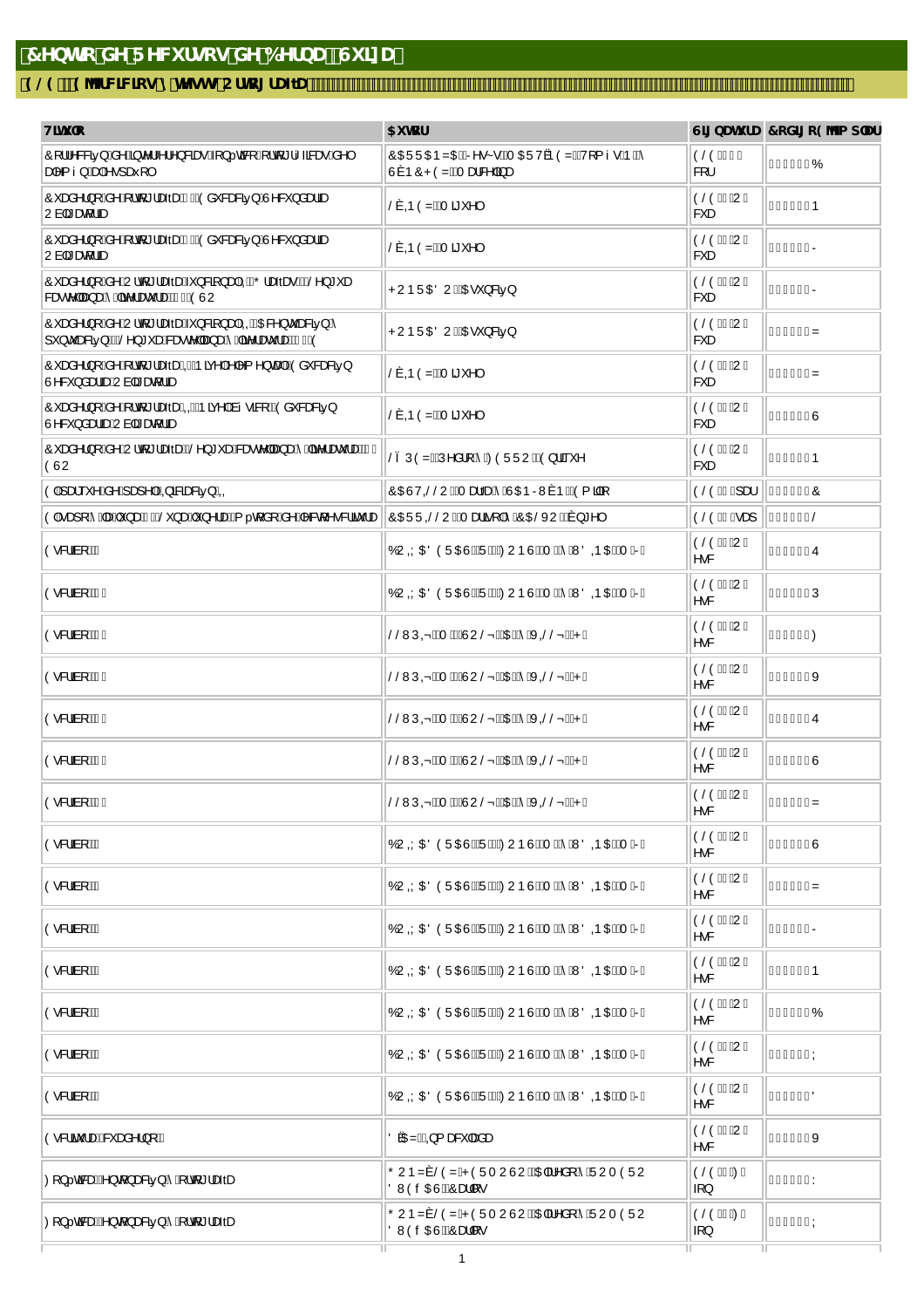| 0 {} calsed EA^} of } as & ab} Á A{   of *   as & abdo(AO} of } as & ab} ACG-AS as ^ c^ • D | ÕUÞZ7 ŠÒZÁPÒÜT UÙUÉKIH-^å[ Á ÁÜUT ÒÜU<br>ÖWÖ÷ŒÜÉŐæll·                                           | ÒŠÒËI EØË<br>$\{ \}$               | €€ÎFF€Ù          |
|---------------------------------------------------------------------------------------------|-------------------------------------------------------------------------------------------------|------------------------------------|------------------|
| 0 } @ RadEA } d } as & \$5 } A 4 } d *   as & \$4400 } @ Rad QEH & as ^ c ^ . D             | ÕUÞZ7ŠÒZÁPÒÜTUÙUÉKIE-I^å[Á ÄÜUTÒÜU<br>ÖWÒ÷ŒÙÊÁÔæH[·                                             | ÒŠÒË EØË<br>$\{ \}$                | €€ÍÌŒŒ           |
| ŠæÁ^}•^fiæ}:æÁå^ÁæÁ∖¦q*¦æðæ                                                                 | <b>XXÈXEE</b>                                                                                   | ÒŠÒË ĐUË<br>$\ket{\wedge} \bullet$ | €elîlÍÒ          |
| ŠæÁ).`}čæ&ã5}kÁW∘[∙ÁÁ⊘*}&ã[}^∙                                                              | ÓÒPQYUÁŠUÓUÉÁR ·  ÁDE q } 4                                                                     | ÒŠÒËI ĐUË<br>$\vert$ '}            | €€ÎJGÎŒ          |
| Š^[ÁÁ•&¦ãa[KÁÒå~&æ&ã5}ÁÚ¦ã{æàãæÉÁ}¦ã{^¦Á&ã& [                                               | Ó Ó VÜQNÉAT O AÖ LÉKÓ VARUÞ Ú ÉKÖLER Á ØSÓ Ó SÉAT E                                             | ÒŠÒË ËM[                           | €el€lîS          |
| Tæ}̃æ∮Á¦l&ca®{Áå^Áj̃}čæ&ā5}                                                                 | ÓÒPQYUÁŠUÓUÉÁR  ÁDE q } ā                                                                       | ÒŠÒË ĐUË<br>{ കു                   | <del>∈</del> ∈Hê |
| Tæ}̃æ∮Á¦l&cã&[Áå^Á]̃}čæ&ã5}                                                                 | ÓÒPQYUÁŜUÓUÊT NO  ÁDE q } ã                                                                     | ÒŠÒËI ĐUË<br>$\{a\}$               | €€IGÍÏY          |
| Tæ}̃æ∮Á¦l&caRjÁå^Áj̃}čæ&ā5}                                                                 | ÓÒPQYUÁŠUÓUÉÁR • ÁGE q } ā                                                                      | ÒŠÒËI ĐUË<br>$\{a\}$               | €€ÎJŒÏÕ          |
| Tã Áŏ * ˇ^c^● Áæ∙ Á∖æþæà¦æ∙ Á Á∖ã&æ{ã [Á°∣Áåā&&ã[}æ∃ã]                                      | OBU ÞÙUÁOEÚ OLÚ QUÉÁÚ^å¦[                                                                       | ÒŠÒËFI Ë<br>$\{ \tilde{a}$         | €eííïïó          |
| U¦c*¦æðæÁå^ Á•[Áå^ÁæÁ}[¦{ækÁTq[å[Áj¦l&æk]Áå^<br>æĭd[&[¦¦^&&ã5}                              | ÔŒÙÔ3 ÞÁT ŒÜV ÞÉÁÖ *^} ã                                                                        | ÒŠÒË ĐUË<br>∣[ ¦c                  | €€Î JQÍY         |
| Ulo[*læðæn—Í                                                                                | ÓWÒÞU ÁÜUŠÖ7ÞÉAr}*^ Á ÁÚOEŠOEÔQUÙ ÁÕOEÜÜQÖUÊ<br>$R \cdot .$ ACB $($ } $\delta$                  | ÒŠÒËI ĐUË<br>[ ¦c                  | €eiŒ             |
| Uld[*læðæ FK KÓ ÚU                                                                          | PÒ ÜÞ 7ÞÖ Ò ZÁ DỐ WO DẾ LỐ CO { a 4Á Á JÜ OÙ VU Á SO QUÊ<br>$7$ <sup>*</sup> $\sim$             | ÒŠÒËI ĐUË<br>∣⊺ ¦c                 | €∈HÌÍÏÛ          |
| U¦q *¦æðæ <del>Í</del> €                                                                    | ÓWÒÞU ÁÜUŠÖ7ÞÉAT}*^ Á ÁڌЌÓQUÙÁŐŒÜÜQÖUÊ<br>$R \cdot .$ ACH $d$ } $\overline{a}$                  | ÒŠÒËÏ ĐUË.<br>[ ¦c                 | €€l€FlÞ          |
| Uld *læðæ fFF                                                                               | ÓWÒÞU ÁÜUŠÖ7ÞÉAr}*^ Á ÁÚOEŠOEÔQUÙ ÁÕOEÜÜQÖUÊ<br>$R \cdot .$ ACB $($ } $\delta$                  | ÒŠÒËÏÐUË<br>[ ¦c                   | €€l€FÍR          |
| Uld *læðæ frG                                                                               | ÓWÒÞU ÁÜUŠÖ7ÞÉAT}*^ Á ÁÚŒŠŒÔQUÙ ÁÕŒÜÜQÖUÊ<br>$R \cdot .$ ACB $($ } $\frac{5}{4}$                | ÒŠÒËIÐUË<br>∣[ ¦c                  | €€l€FÎZ          |
| U¦o[*¦æðæÁG                                                                                 | ÓWÒÞU ÁJUŠÖ7ÞÉAT}*^ Á ÁJŒIŠŒIÔQUÙ ÁÕŒ ÜÜ CÖUÊ<br>$R \cdot .$ $\overline{AB} \notin \mathcal{G}$ | ÒŠÒËÏ ĐUË<br>[¦c                   | €el€eîÕ          |
| U¦q *¦æðæÁGKÁÓÙU                                                                            | PÒÜÞ7ÞÖÒZÁDŐWODEÜÉÁÔ@{æÁÁÚÜÓÓVUÁŠOÞQUÊ<br>$7$ <sup>*</sup> $\sim$                               | ÒŠÒËÏÐUË<br>[ ¦c                   | €∈HÌÍÌX          |
| U¦q *¦æðæ Á GAÁÞ [¦{æÁÁ • cā [KÁb ¦&ækā] • Á Áæ&cāçãnæå ^• Án^<br>æĭo[æ]¦^}åãæb^            | PÒÜÞ7ÞÖÒZÉŐ [44 {[                                                                              | ÒŠÒËI ĐUË<br>∣⊺ ¦c                 | €€HIGIŠ          |
| Uld *læðæm <sup>í</sup> l                                                                   | ÓWÒÞU ÁÜUŠÖ7ÞÉAY} *^ Á ÁÚŒŠŒÔQUÙÁÕŒÜÜQÖUÊ<br>$R \cdot .$ ACB $d$ } $\delta$                     | ÒŠÒËI ĐUË<br>[ ¦c                  | €€l€€ÏT          |
| Uld *læðæ <del>hl</del> KÓÙU                                                                | PÒÜÞ7ÞÖÒZÁDŐWODEÜÉÁÔ@{æÁÁÚÜÓÓVUÁŠOÞQUÊ<br>$ 7$ <sup>*</sup>                                     | ÒŠÒËI ĐUË<br>[¦c                   | €∈HÌÍJP          |
| Uld *læðæÁ                                                                                  | ÓWÒÞU ÁJUŠÖ7ÞÉAT}*^ Á ÁJOEŠOEÔQUÙ ÁÕOEÜÜQÖUÊ<br>$R \cdot .$ ACB $($ } $\delta$                  | ÒŠÒËÏÐUË<br>[ ¦c                   | €€l€€ÌŸ          |
| U¦of *¦æðæÁ KAÔÙU                                                                           | PÒÜÞ7ÞÖÒZÁDŐWODEÜÉÁÔ@{æÁÁÚÜOÒVUÁŠODOUÊ<br>$7$ <sup>*</sup> $\sim$                               | ÒŠÒËI ĐUË<br>∣[ ¦c                 | €€HÌ Î€Š         |
| Uld[*læðænÁ                                                                                 | ÓWÒÞU ÁÜUŠÖ7ÞÉAT}*^ Á ÁÚŒŠŒÔQUÙ ÁÕŒÜÜQÖUÊ<br>$R \cdot .$ $\overline{AB} \notin \}$ a            | ÒŠÒËÏÐUË<br>[ ¦c                   | €€ €€10          |
| Uld[*læðænÂ                                                                                 | ÓWÒÞU ÁÖÒŠÁÔŒ ÚUÉR@ãi[¦ Á ÁÕUÞZ7 ŠÒZ<br>ÕŒÜÔ ŒÉKT a jÁDEÈ                                       | ÒŠÒËI ĐUË<br>∣[ ¦c                 | €€ €F€Ú          |
| Uld *læðæn <sup>4</sup>                                                                     | ÓWÒÞU ÁJUŠÖ7ÞÉAY}*^ Á ÁJŒIŠŒÓQU Ú ÁÕŒ JÜQÖUÊ<br>$R \cdot .$ ACB $($ } $\delta$                  | ÒŠÒËÏÐUË<br>[ ¦c                   | €€I€FFÖ          |
| U¦qf*¦æðæÁ                                                                                  | ÓWÒÞU ÁJUŠÖ7ÞÉAT}*^ Á ÁJŒIŠŒIÔQUÙ ÁÕŒ JÜQÖUÊ<br>$R \cdot .$ ACB $($ } $\frac{5}{4}$             | ÒŠÒËI ĐUË<br>[ ¦c                  | €€l€FGÝ          |
| Uld[*læðæÁJ                                                                                 | ÓWÒÞU ÁÜUŠÖ7ÞÉAT}*^ Á ÁڌЌÓQUÙÁŐŒÜÜQÖUÊ<br>$R \cdot .$ ACB $($ } $\frac{5}{4}$                   | │ÒŠÒËÏÐUË<br>[ ¦c                  | €€I€FHÓ          |
| U¦q *¦æðæÍai • alsækkeskæặãaæå^• Áa^Áeč q æ]¦^} åãæb^                                       | PÒÜÞ7ÞÖÒZÉŐ ăl^¦{[                                                                              | ÒŠÒËI ĐUË<br>[ ¦c                  | €∈GÏĴJÖ          |
| U¦q *¦æðæÁai•ææk∮¦ã[æåæ                                                                     | OUUCE CHEAT as* as a are                                                                        | ÒŠÒËI ĐUË<br>[ ¦c                  | €€lÍÎÞ           |